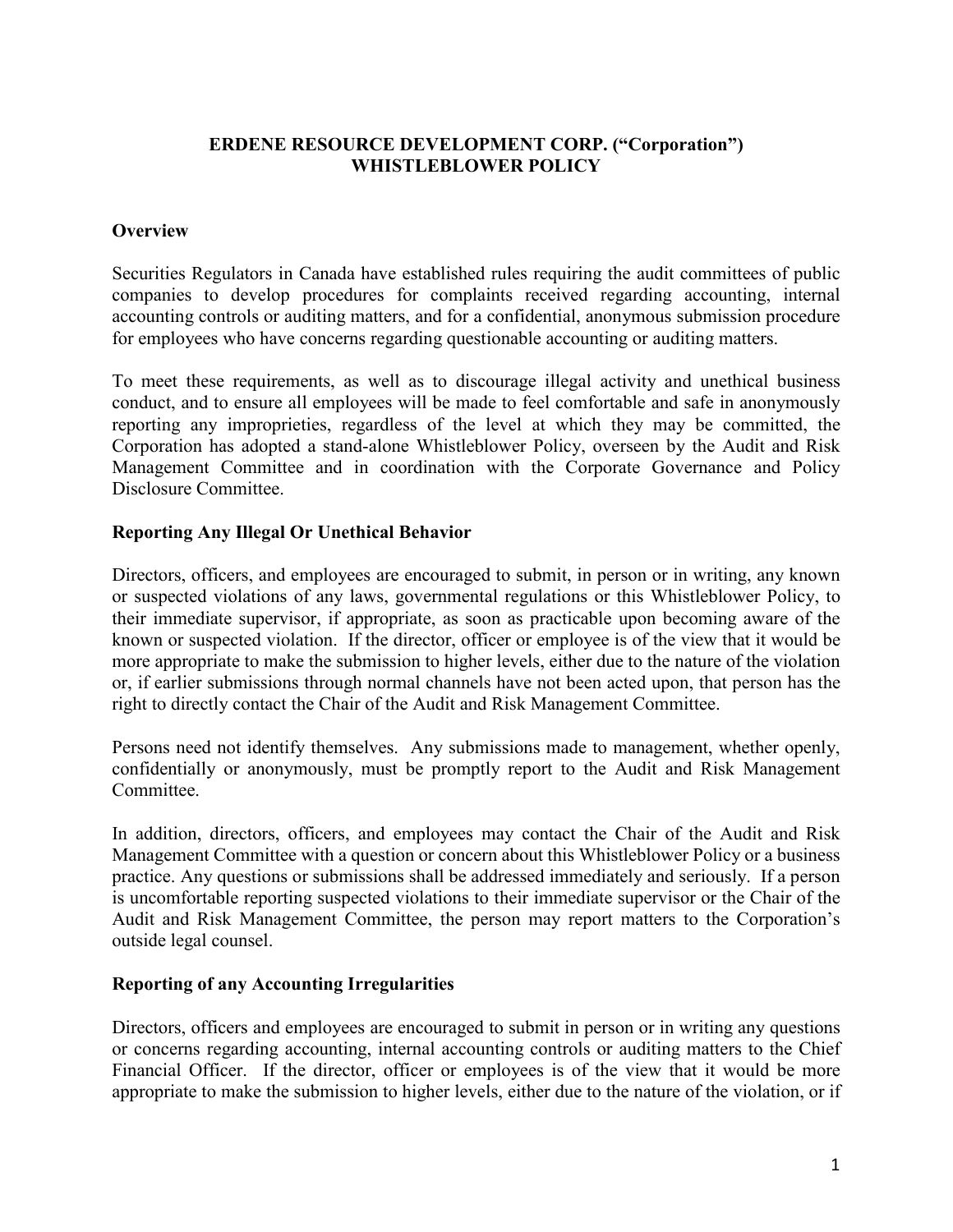earlier submissions through normal channels have not been acted upon, that person has the right to directly contract the Chair of the Audit and Risk Management Committee. Persons need not identify themselves.

Management provides a whistle-blower phone number or email address to customers, suppliers, outsourcing companies, and other external parties to facilitate feedback on potential improprieties or improper or unreliable financial reporting. The contact information is disseminated through various means, such as the Corporation's web site. Arrangements will be made for feedback to be provided, and any follow-up dialogue conducted, in both English and Mongolian languages.

The Whistleblower Policy should be included on the Company's web site and communicated to all employees, directors, suppliers, outside service providers. Any submission made to the Chief Financial Officer, whether openly, confidentially or anonymously must be promptly reported to the Audit and Risk Management Committee.

### **Handling of Reports and Investigations**

Each submission forwarded to the Audit and Risk Management Committee by management and each submission that is made directly to the Audit and Risk Management Committee, whether openly, confidentially, or anonymously, shall be reviewed by the Audit and Risk Management Committee. The Audit and Risk Management Committee shall determine whether the Audit and Risk Management Committee and/or management should investigate the submission.

If the Audit and Risk Management Committee determines that an investigation is appropriate, the Audit and Risk Management Committee shall notify the Chief Executive Officer in writing of that conclusion. The Audit and Risk Management Committee and/or management shall promptly investigate the submission and shall record the results of the investigation in writing. The Audit and Risk Management Committee and/or management shall be free in its discretion to engage outside auditors, counsel or other experts to assist in the investigation and in the analysis of the results.

Upon review of complaints, a decision is made by the Chief Financial Officer in discussion with the Audit and Risk Management Committee chair and legal counsel about the information that will be shared to the reporting party. The Audit and Risk Management Committee shall be informed quarterly regarding any Whistleblower submissions or reports (as a standing agenda item). The Audit and Risk Management Committee will follow up with management regarding results of any investigations.

The Audit and Risk Management Committee shall retain for a period of seven years all records relating to any submission and to the investigation of any such submission. The types of records to be retained by the Audit and Risk Management Committee shall include records of all steps taken in connection with the investigation and the results of any such investigation.